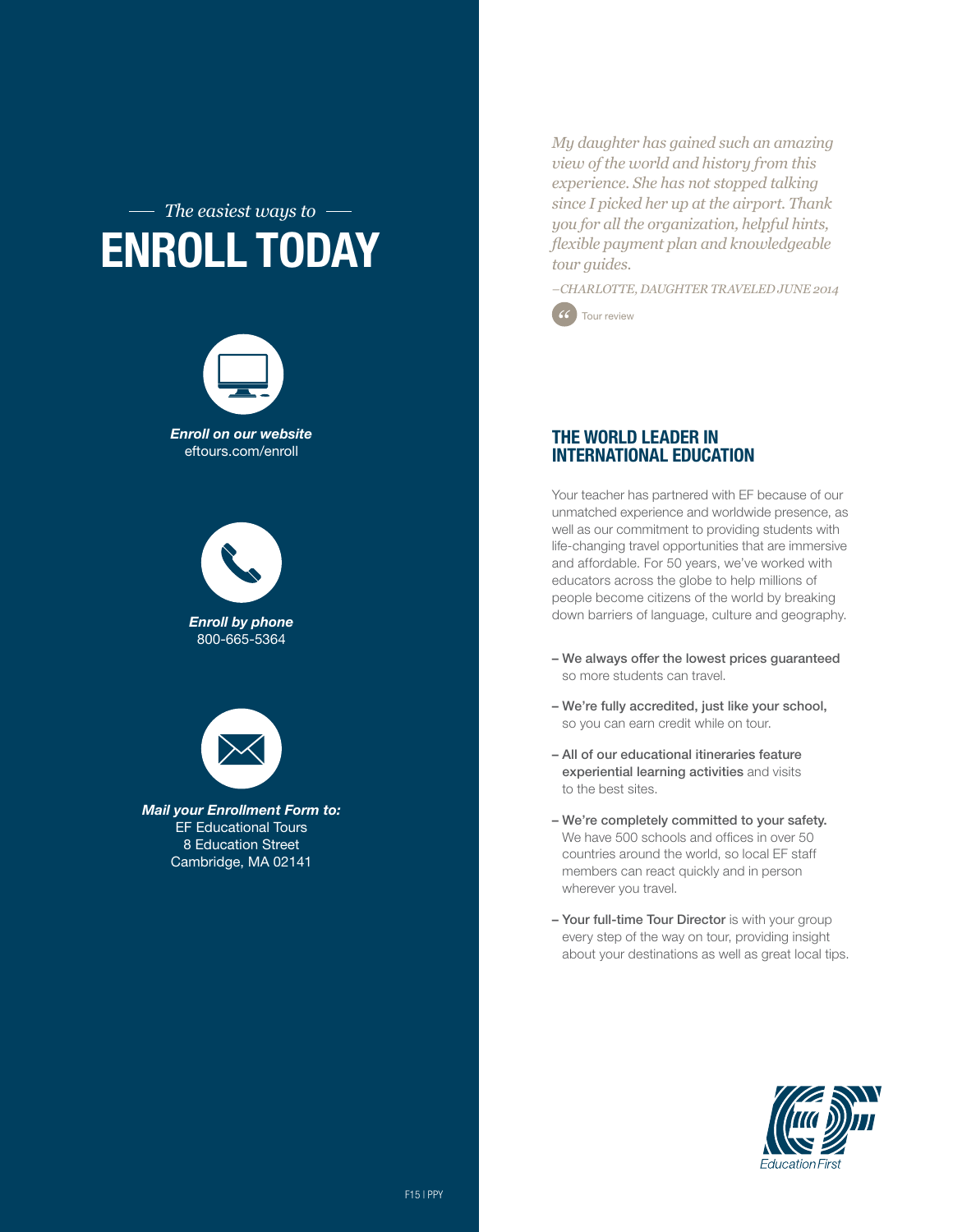

# Educational<br>Tours

*Watch videos, read reviews and enroll on your teacher's Tour Website*

#### eftours.com/

This is also your tour number

# PARIS TO THE PYRENEES

*10 or 12 days | France | Spain*

The Pyrenees separate Spain and France, making for an interesting blend of the two cultures. Bookended by Paris and Barcelona—where some of the world's best art and architecture are on display—border cities like Biarritz, San Sebastian and Pamplona show subtle variations in French and Spanish culture. Experience the local flavor in the plazas and cathedrals.

#### Everything you get:

ra:

Full-time Tour Director

Sightseeing: 3 sightseeing tours led by expert, licensed local guides *(4 with extension)*; 3 sightseeing tours led by your Tour Director; 2 walking tours *(3 with extension)*

 Entrances: Notre Dame Cathedral; Chenonceau; Park Güell; *With extension: Palacio Real; Prado*



 weShare, our online platform that taps into each student's interests for a more engaging learning experience



All of the details are covered: Round-trip flights on major carriers; Comfortable motorcoach; *AVE high-speed train with extension*; 8 overnight stays in hotels with private bathrooms *(10 with extension)*; European breakfast and dinner daily

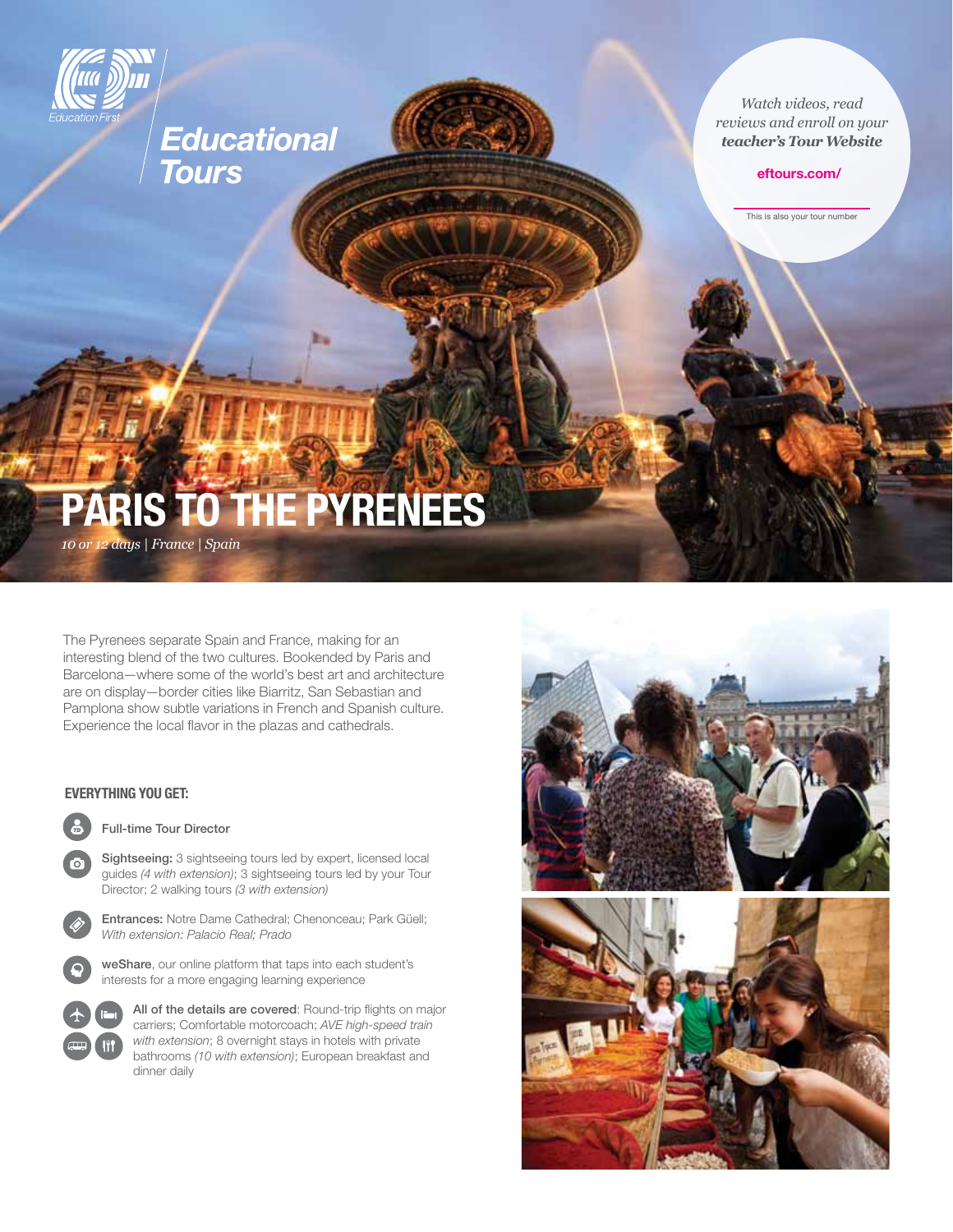#### *Anyone can see the world.*

## YOU'RE GOING TO experience it.

As you can see, your EF tour includes visits to the places you've learned about in school. That's a given. But it's so much more than that. Immersing yourself in new cultures surrounded by the people, the language, the food, the way of life—creates inspirational moments that can't be listed in an itinerary. They can only be experienced.

And the experience begins long before you get your passport stamped and meet your *Tour Director* in your arrival city. It begins the moment you decide to go. Whether it's connecting with other travelers on Facebook, Twitter or Instagram, or delving deeper into your destinations with our online learning platform, *weShare*, the excitement will hit you long before you pack your suitcase.

When your group arrives abroad, everything is taken care of so you can relax and enjoy the experience. Your full-time Tour Director is with your group around the clock, handling local transportation, hotels and meals while also providing their own insight into the local history and culture. *Expert local guides* will lead your group on sightseeing tours, providing detailed views of history, art, architecture or anything you may have a question about.

When your journey is over and you're unpacking your suitcase at home, you'll realize the benefits of your life-changing experience do not end. They have just begun.

*@EFtours I attribute my college semester abroad to the love for travel I discovered on an EF Tour in high school #traveltuesday*

*– Melissa, Traveler*





#### Check out what a tour is all about

Watch the videos at eftours.com/

Your teacher's Tour Website